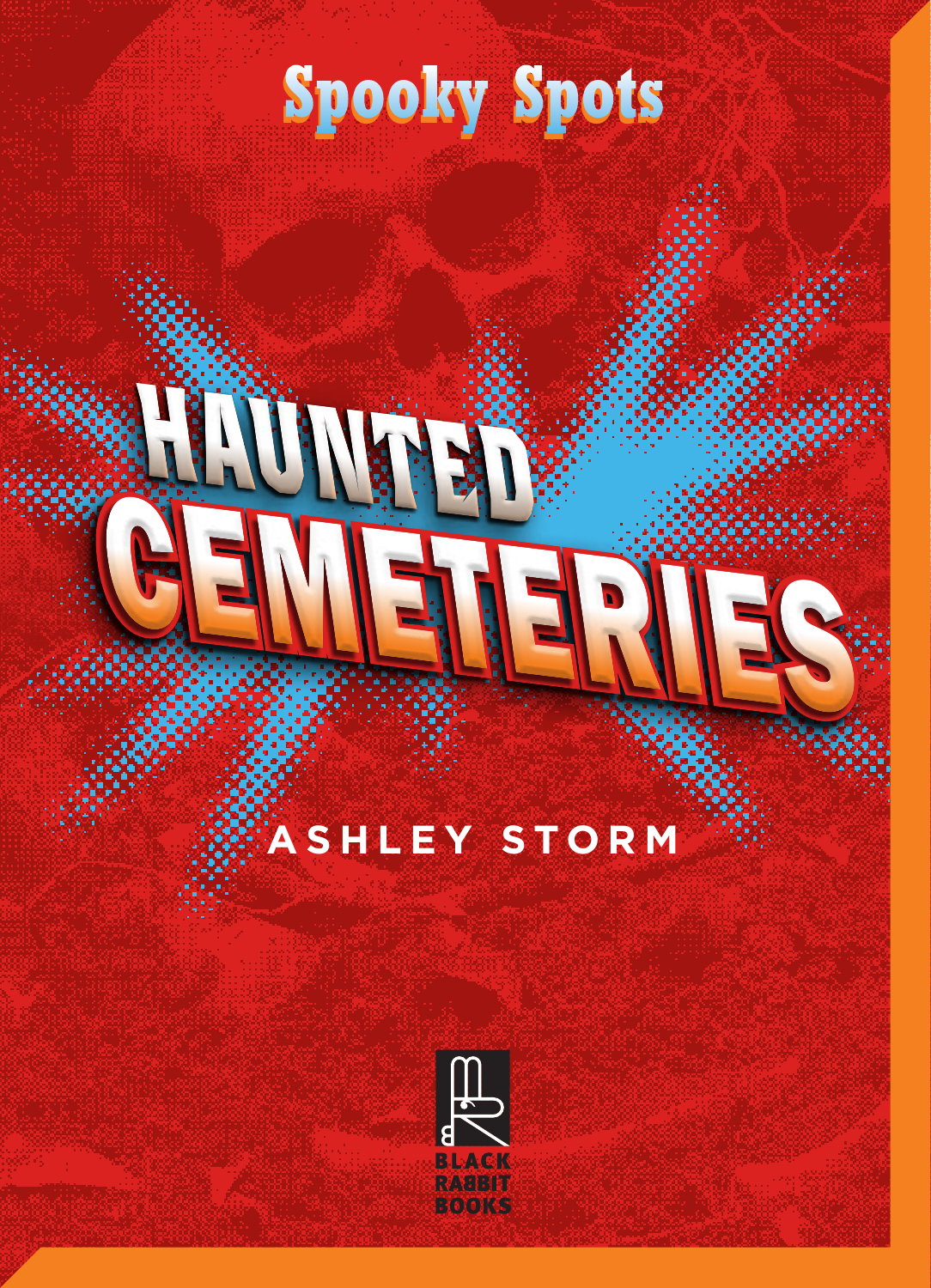Bolt is published by Black Rabbit Books and Atlantis is published by Black Rabbit Books P.O. Box 3263, Mankato, Minnesota, 56002. www.blackrabbitbooks.com www.blackHabbitbooks.com<br>Copyright © 2021 Black Rabbit Books

Marysa Storm, editor; Grant Gould, designer; Omay Ayres, photo researcher

All rights reserved. No part of this book may be reproduced, stored in a retrieval system or transmitted in any form or by any means, electronic, mechanical, photocopying, recording, or otherwise, any means, electronic, mechanical, photocopyl<br>without written permission from the publisher.

Library of Congress Cataloging-in-Publication Data and the reproduced in any Names: Storm, Ashley, author.<br>The publishers of the publishers with a publisher of the publishers of the publishers of the publishers of the

Title: Haunted cemeteries / by Ashley Storm.

Description: Mankato, Minnesota : Black Rabbit Books, [2021] | Series: Bolt. Spooky spots | Includes bibliographical references and index. | Audience: Ages 8-12 | Audience: Grades 4-6 | Summary: "Invites readers to explore the mysteries of haunted cemeteries through closely leveled text and engaging infographics"– Provided by publisher. text and engaging imagraphics — Fronded by pablisher:<br>Identifiers: LCCN 2019026675 (print) | LCCN 2019026676 (ebook) | ISBN 9781623102777 (hardcover) | ISBN 9781644663738 (paperback) | 781623103712 (ebook) | Subjects: LCSH: Haunted cemeteries-Juvenile ISBN 9781623103712 (ebook) | Subjects: LCSH:<br>literature. | Haunted places-Juvenile literature. Classification: LCC BF1474.3 .S76 2021 (print) | LCC BF1474.3 (ebook) | Principle Book Printers, 2002, (printy peed B<br>DDC 133.1/22-dc23 DB 6 166.17 EE 16626<br>LC record available at https://lccn.loc.gov/2

LC record available at https://lccn.loc.gov/2019026675 LC ebook record available at https://lccn.loc.gov/2019026676

Printed in the United States. 2/20

#### Image Credits

Age Fotostock: CSP\_ESchweitzer, 32; miss\_j, 25; Alamy: Chronicle, 20–21; North Wind Picture Archives, 18; Samantha Ohlsen, 12; iStock: D-Keine, 4–5; Marilyn Nieves, 15; Museum of London: Henry Grant, 22 (inset); Shutterstock: AlexLMX, 26 (btm); Fer Gregory, Cover; Gary Perkin, 22 (bkgd); Gavin Swonnell, 6; Hitdelight, 10–11 (bkgd), 16–17; Hollygraphic, 29; Michal Sanca, 10–11 (shadow); mipan, 26 (top); Noel V. Baebler, 14–15; Odette Villarreal, 3; Sandra Cunningham, 9; siart, 22 (eyes); Tartila, Cover, 31; tatui suwat, 1; Valentyna7, 27; Zakharchenko Anna, 10

Every effort has been made to contact copyright holders for material reproduced in this book. Any omissions will be rectified in subsequent printings if notice is given to the publisher.

### CONTENTS

**CHAPTER 1** A Creepy Cemetery.....4 **CHAPTER 2** What's Going On?.......7 **CHAPTER 3** Exploring the Spots. . . . .13 **CHAPTER 4** Are They Really Haunted?. . . . . . . .24

**Other Resources.** . . . . . . . . . . 30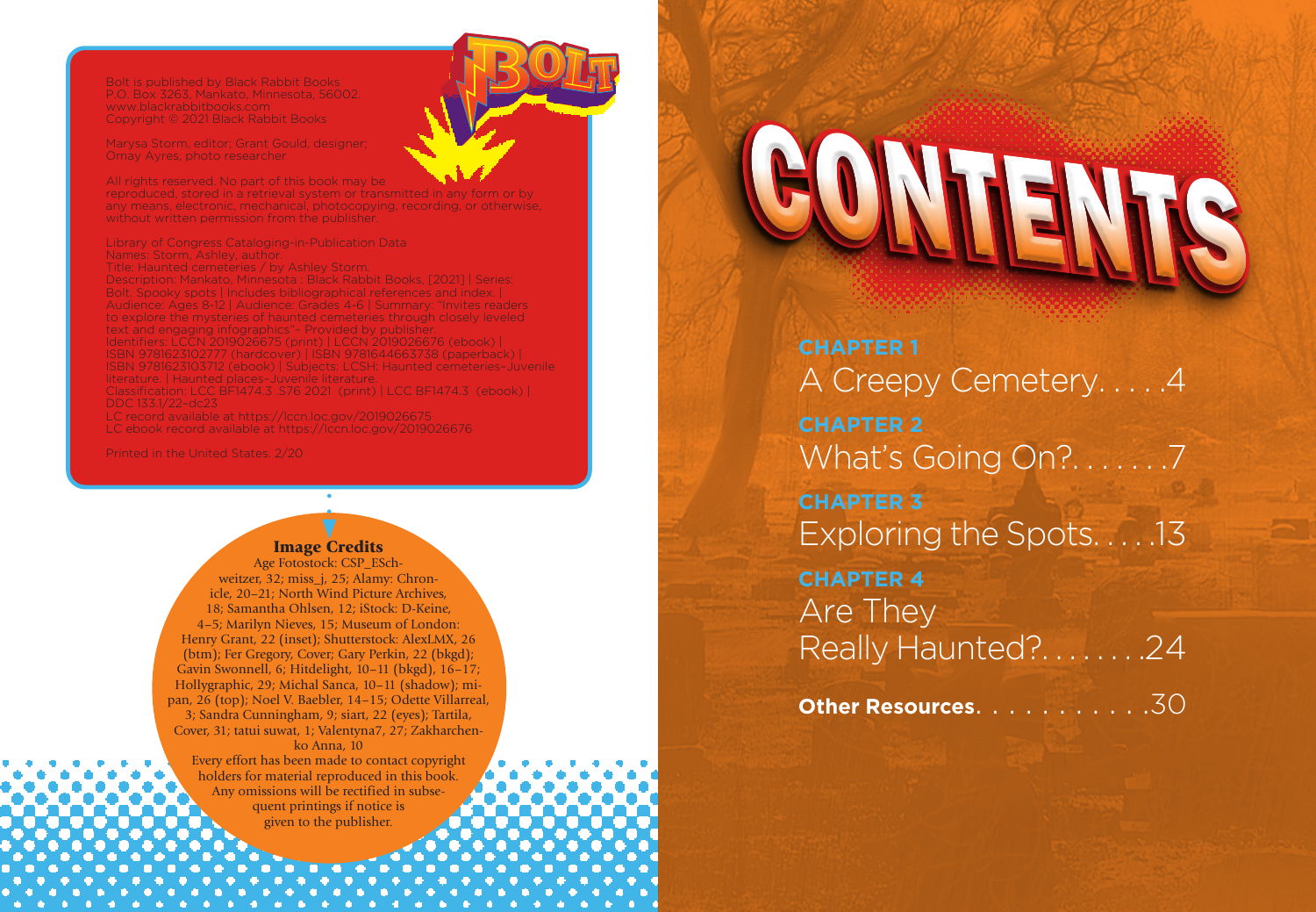#### **CHAPTER 1**

## A Creepy

It was late at night. A man drove past Resurrection Cemetery in Justice, Illinois. He saw a woman near the gates. She looked lost. The man stopped and offered her a ride. The woman got in the car. But after the man started driving, she vanished! Later, he drove past the same cemetery. He swore he saw the woman dancing around the graves!

**5**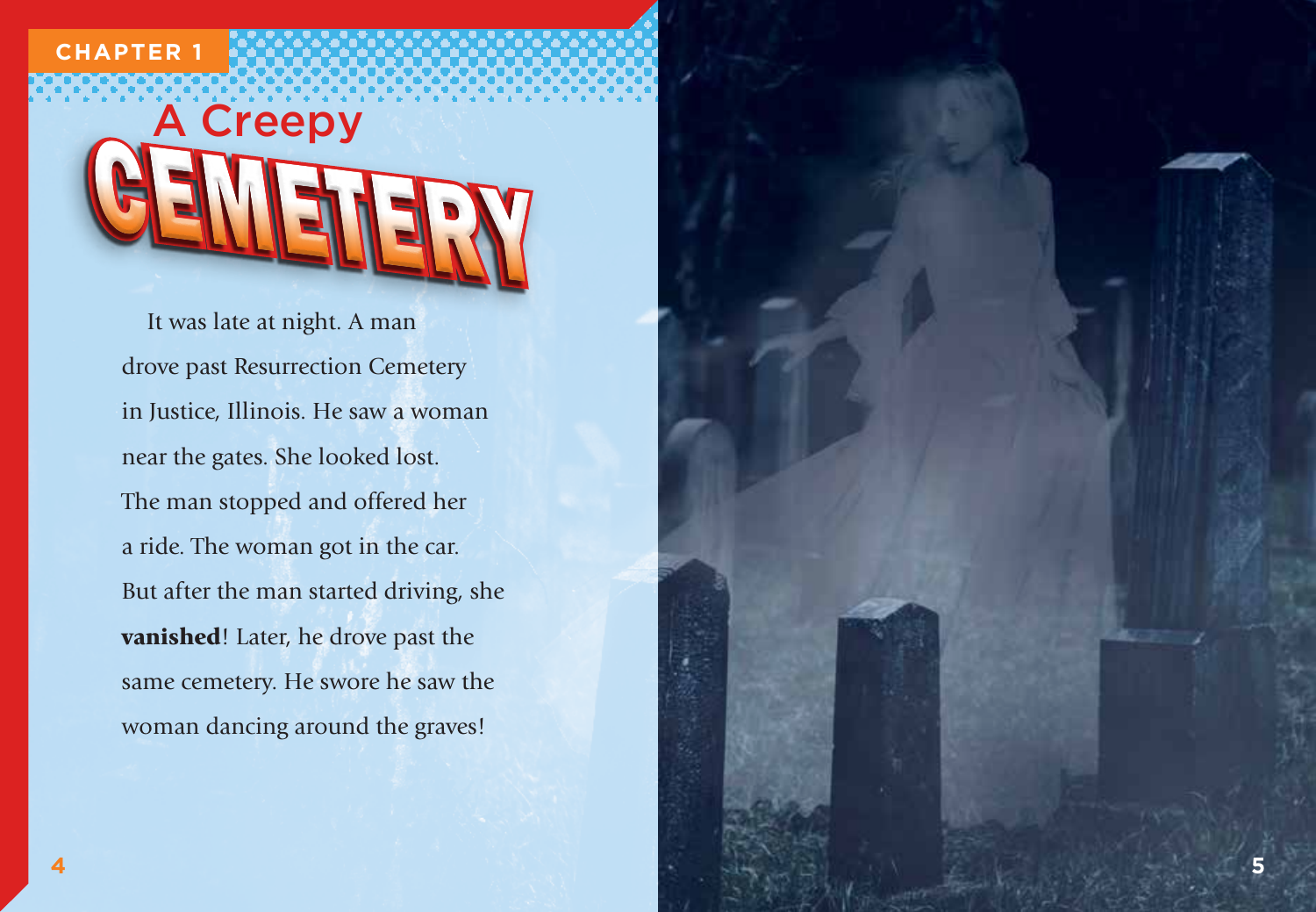

# GOING ON?

**CHAPTER 2**

Many people tell spooky stories about cemeteries. Cemeteries are resting places for the dead. But are the dead resting in peace? Some people say ghosts haunt cemeteries. They tell stories about strange things there.

> **About 45% of Americans believe in ghosts. How Many Believe?**